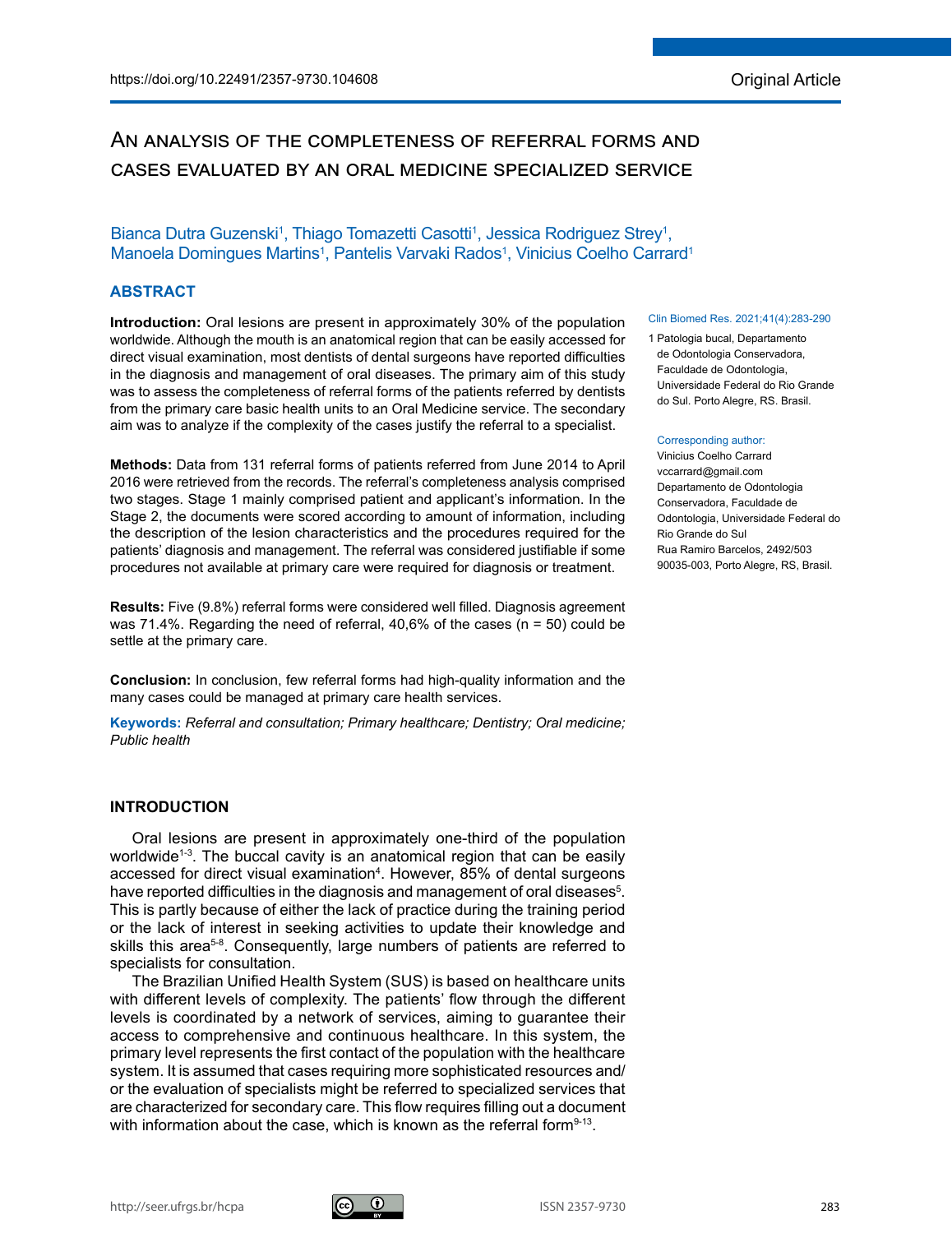Even though no consensus exists regarding the amount of information required for an ideal referral form, the basic content includes information on the professional, the patient, and the characteristics of the lesion in question $14$ . Several studies have shown that the information available in these documents is of poor quality, which hampers the agility and problem-solving capacity of the specialized services<sup>15-19</sup>. Therefore, the primary objective of this study was to analyze the completeness of the referral forms pertaining to the cases referred to a dental specialty center in the southern region of Brazil. The secondary objective was to analyze the types of cases referred and evaluate whether their complexity justified the assessment by a specialist.

## **METHODS**

#### *Study design and sample*

This cross-sectional analytical study accounted with referral forms of patients referred to Oral Medicine specialized center of our Institution. This specialized service is one of the 5 secondary care units that receives patients from the primary health care in Porto Alegre, the capital of Rio Grande do Sul State (Southernmost State of Brazil). The primary health care is the first line of public health services and is comprised by approximately 133 health basic units distributed along the municipality.

The sample was collected from the patient's records in the database of the dental specialties center based in Federal University of Rio Grande do Sul. This convenience sample comprised all referral forms from June 2014 to April 2016 ( $n = 174$ ) and the respective patient records were collected for analysis. To date, the number of referrals to that service ranges from 10 to 17 by month. Data related to the referral forms were retrieved and entered a database. The present study protocol was submitted to and approved by the local Research Committee (protocol no. 18.980).

### *Classification criteria*

#### *Analysis of the completeness of referral forms*

The criteria to define the referral forms as complete or incomplete were based on previous studies<sup>14,20,21</sup>. The analysis of the completeness of the referral forms comprised two stages:

Stage 1 consisted of personal data of the requesting professional and the patient (name and address), reason for referral or main complaint, legibility of the letter and the date of referral. At this point, all information should be present for the document to go to Stage 2 of analysis. Unlike the studies that supported this methodology, the telephone number and the email address of the applicant were not considered because

their low frequency would compromise the transition of most referral forms to Stage 2.

Stage 2 consisted of additional patient data and lesion characteristics, to which points were attributed as follows: age of the patient (1 point), patient's telephone number (1 point), risk factors (2 points), previous treatments (1 point), description of the lesion (color, site, elementary lesion, size, texture/surface, margin; 1 point each). The document that scored 5 points or more was considered adequately filled. Medical history, diagnostic hypothesis, time of lesion progression, habits, and complementary exams performed before the referral, and need for urgency were considered additional information and did not add points.

#### *Analysis of care records*

The cases referred were analyzed using the information retrieved from the patient care records. Information such as waiting time for care, time of lesion progression that justified the referral and clinical diagnosis suggested by the team of specialists were recorded. In addition, the agreement between the clinical diagnosis of the primary care professional and the clinical diagnosis of the specialist was evaluated.

Subsequently, it was evaluated if the degree of complexity of the cases justified the referral or if its management would have been possible in the primary care. This analysis was based on the type of procedure required to establish the diagnosis or to manage the condition, because radiographic examinations, biopsies and other surgical procedures, or some treatments such as sclerotherapy are not offered in primary care and at diagnosis, taking into account that some benign diseases can be treated by the general dental surgeon and that variations from the normal pattern do not characterize diseases.

#### *Statistical analysis*

The categorical variables were described as absolute frequency and percentage relative frequency. The software used for statistical analysis was PASW version 18.0.

## **RESULTS**

A total of 131 referral forms and corresponding care records were analyzed. The mean age of the patients was 48.2 ± 19.9 years, ranging from 0 to 84 years. Most patients referred were female (n = 97, 73.5%). Forty-three referral forms were excluded from the final sample of this study because of the patients' non-attendance for appointments.

### *Analysis of referral form completeness*

Table 1 shows the frequency of all information concerning Stage 1 in the referral forms. Most of the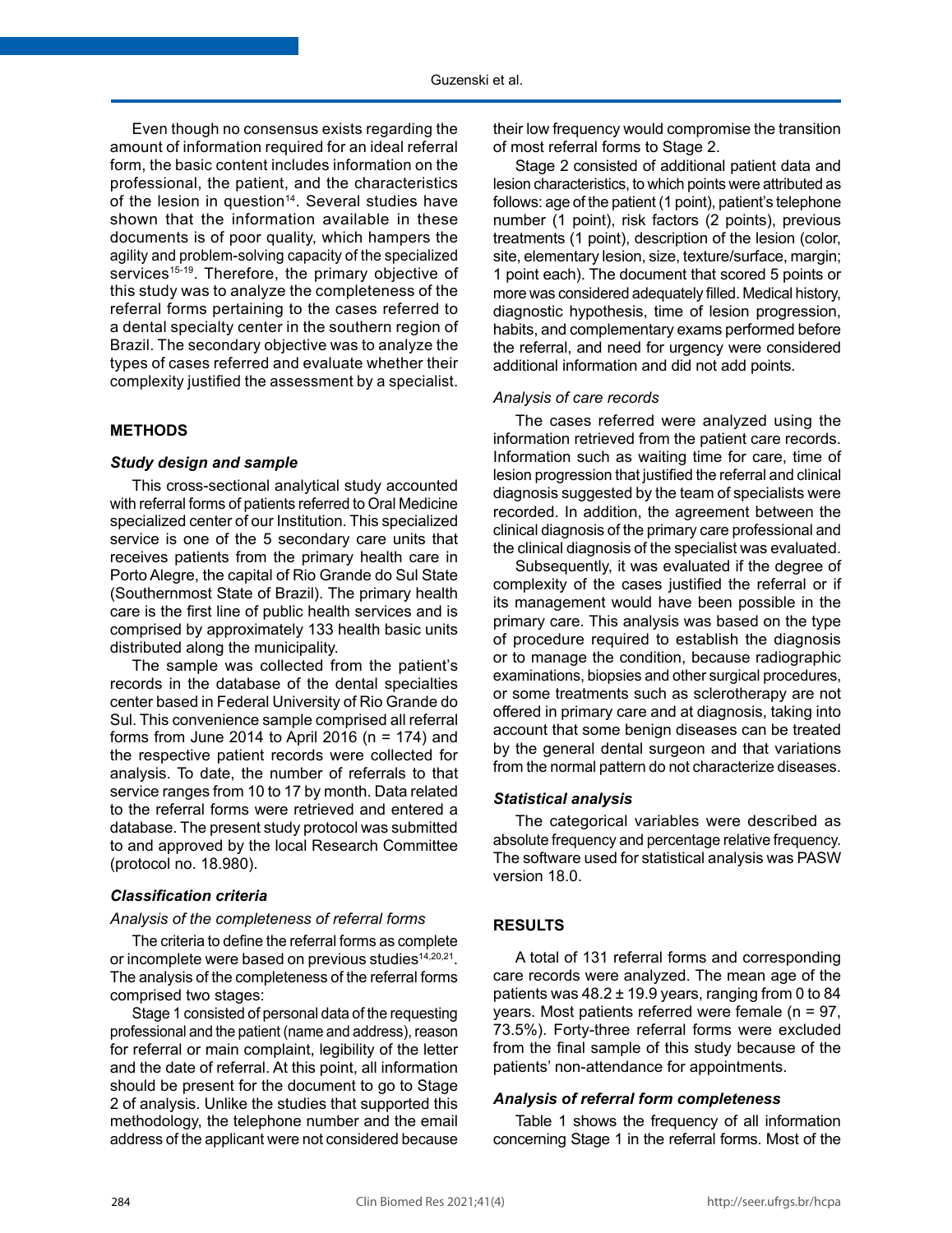personal data was well filled. The data with the highest percentage of presence was the patient's name  $(n = 131, 100.0\%)$ , whereas the data with the lowest percentage was the reason for referral obtained ( $n = 68$ , 51.9%). A total of 51 forms (38.9%) included all the items referring to Stage 1 and advanced to Stage 2 of the analysis.

Table 1: Frequency of data provided for Stage 1.

| <b>Variable</b>             | n   | %     |
|-----------------------------|-----|-------|
| Patient name                |     |       |
| Yes                         | 131 | 100.0 |
| No                          | 0   | 0.0   |
| Patient address             |     |       |
| Yes                         | 113 | 86.2  |
| No                          | 18  | 13.8  |
| Name of the professional    |     |       |
| Yes                         | 121 | 92.4  |
| No                          | 10  | 7.6   |
| Address of the professional |     |       |
| Yes                         | 123 | 93.9  |
| No                          | 8   | 6.1   |
| Date                        |     |       |
| Yes                         | 128 | 97.7  |
| No                          | 3   | 2.3   |
| Main complaint              |     |       |
| Yes                         | 68  | 51.9  |
| No                          | 63  | 48.1  |
| Legibility                  |     |       |
| Yes                         | 120 | 91.6  |
| No                          | 11  | 8.4   |

The analysis of the data completeness of the referral forms in Stage 2 is presented in Table 2. Age and telephone number were the most frequently filled data ( $n = 51$ , 100%) in the referral forms analyzed in this stage. Data regarding elementary lesions was found in less than half of the forms ( $n = 18$ , 35.29%). Among the other characteristics of the lesions, location was the most described ( $n = 48$ , 94.1%) and the margin of the lesion was described in one referral form (2.0%). Only 3.8% (n = 5) of the analyzed referral forms contained sufficient data to be considered as well filled in Stage 2. The separate evaluation of potentially malignant disorders and malignant lesions showed that 12 referrals out of 14 were poorly filled in Table 3. Of these, seven did not include a diagnostic hypothesis.

| Table 2: Frequency of data analyzed in Stage 2. |
|-------------------------------------------------|
|-------------------------------------------------|

| <b>Variable</b>          | n  | %         |
|--------------------------|----|-----------|
| Patient age              |    |           |
| Yes                      | 51 | 100.0     |
| No                       | 0  | 0.0       |
| Patient telephone number |    |           |
| Yes                      | 48 | 94.1      |
| No                       | 3  | 5.9       |
|                          |    | Continues |

| Table 2: Continuation      |                |      |
|----------------------------|----------------|------|
| Variable                   | n              | %    |
| <b>Risk factors</b>        |                |      |
| Yes                        | 9              | 17.6 |
| No                         | 42             | 82.4 |
| <b>Previous treatments</b> |                |      |
| Yes                        | 6              | 11.8 |
| No                         | 45             | 88.2 |
| Lesion description         |                |      |
| <b>Elementary lesion</b>   |                |      |
| Yes                        | 18             | 35.3 |
| No                         | 33             | 64.7 |
| Site                       |                |      |
| Yes                        | 49             | 96.1 |
| No                         | 2              | 3.9  |
| Color                      |                |      |
| Yes                        | 12             | 23.5 |
| No                         | 39             | 76.5 |
| Size                       |                |      |
| Yes                        | $\overline{7}$ | 13.7 |
| No                         | 44             | 86.3 |
| Texture/surface            |                |      |
| Yes                        | 7              | 13.7 |
| No                         | 44             | 86.3 |
| Margin                     |                |      |
| Yes                        | 1              | 2.0  |
| No                         | 50             | 98.0 |

Table 3: Summary of the evaluation of referral forms of potentially malignant and malignant cases and waiting time for care.

| Variable          | <b>Completeness</b><br>of referral<br>form | <b>Clinical</b><br>impression | Waiting<br>time for<br>care<br>(days) |
|-------------------|--------------------------------------------|-------------------------------|---------------------------------------|
| Actinic cheilitis | Poor                                       | Right                         | 5                                     |
| Lichen planus     | Poor                                       | Not                           | 9                                     |
|                   |                                            | informed                      |                                       |
|                   | Poor                                       | <b>Not</b>                    | 16                                    |
|                   |                                            | informed                      |                                       |
|                   | Poor                                       | Not                           | 5                                     |
|                   |                                            | informed                      |                                       |
|                   | Poor                                       | Right                         | 16                                    |
|                   | Poor                                       | Right                         | 8                                     |
|                   | Poor                                       | Not                           | 5                                     |
|                   |                                            | informed                      |                                       |
| Leukoplakia       | Poor                                       | Not                           | 11                                    |
|                   |                                            | informed                      |                                       |
|                   | Complete                                   | Not                           | 16                                    |
|                   |                                            | informed                      |                                       |
|                   | Complete                                   | Not                           | 7                                     |
|                   |                                            | informed                      |                                       |
|                   | Poor                                       | Right                         | 12                                    |
|                   | Poor                                       | Right                         | 16                                    |
| Squamous cell     | Poor                                       | Not                           | 13                                    |
| carcinoma         |                                            | informed                      |                                       |
| Lymphoma          | Poor                                       | Not                           | 9                                     |
|                   |                                            | informed                      |                                       |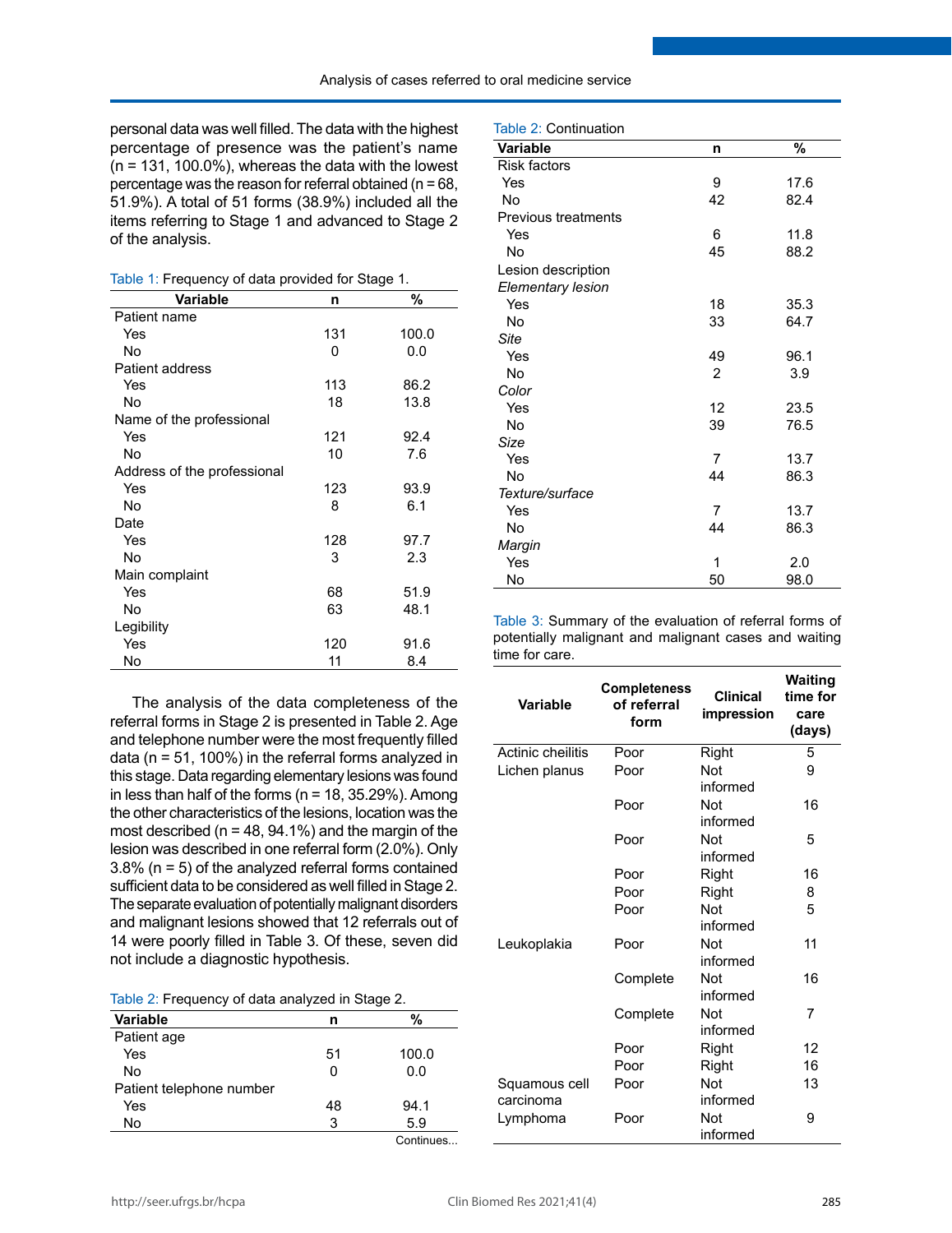# *Additional data*

We also recorded the frequency of some additional information that was not part of the criteria used for assessing the completeness of the forms. Twenty-five referral forms (19.08%) contained the telephone number of the professionals responsible for the referral. In 123 cases (93.89%), there was information regarding the professional category, with the majority of applicants ( $n = 120$ , 97.56%) being dental surgeons. Physicians were responsible for three referrals (2.43%). Regarding data obtained during the anamnesis, we observed that 28 forms (22.1%) included the patient's medical history. The clinical impression or diagnostic hypothesis of the

applicant was present in 64 referral forms (48.9%). In addition, only one form (0.76%) mentioned the requirement for urgent care.

#### *Analysis of dental records*

The analysis of the dental records showed an average waiting time for care of 13.8 (± 34.6) days at the Dental Specialties Center. Information regarding the time of lesion progression was presenting 38 (29.0%) of the referral forms, whereas the same information was provided in 84 (64.12%) records. We observed that 65.4% of the patients had lesions in the mouth for more than two months. These data are depicted in Figure 1.



Figure 1: Time of lesion progression ( $n = 84$ , data not available = 47).

The most frequent findings were as follows: non-neoplastic proliferative lesions (NNPP; n = 29, 22.14%); no lesion/scar tissue ( $n = 9, 6.9\%$ ); fibroma  $(n = 9, 6.9\%)$ ; recurrent aphthous ulcerations/traumatic ulcers (n = 7, 5.3%); candidiasis (n = 6, 4.5%); lichen planus ( $n = 6$ , 4.5%); chronic nibbling/frictional keratosis (n = 5, 3,8%); mucocele (n = 5, 3.8%); and leukoplakia ( $n = 5, 3.8\%$ ). In the study period, only one case (0.8%) of squamous cell carcinoma was recorded. The NNPP included inflammatory hyperplasia (n = 24, 18.3%); pyogenic granuloma  $(n = 2, 1.5\%)$ ; peripheral ossifying fibroma  $(n = 1, 1)$ 0.8%); and giant cell lesion ( $n = 2, 1.5\%$ ).

The diagnostic concordance was calculated on the basis of 62 (47.3%) referral forms in which the applicants had informed of their diagnostic impression. Among these, concordance was observed in 45 cases (72.9%).

Patient referral was because of variations from the normal pattern ( $n = 8, 6, 1\%$ ) and problems not related to stomatology in two patients (one case of bruxism

and one case of third molar extraction). The normality variations observed were as follows: four cases of torus/exostosis (3.1%), two cases of varicosities (1.5%), and two cases of Fordyce granules (1.5%).

In addition, the analyses of the patients' records showed that 37 patients (28.2%) had 47 lesions that had not been described in the referral forms. Among these, the most frequent lesions were candidiasis  $(n = 9, 19.1\%)$ ; inflammatory hyperplasia  $(n = 6, 19.1\%)$ 12.7%); actinic cheilitis ( $n = 6$ , 12.7%); traumatic lesion ( $n = 5$ , 10.6%); and vascular change/ hemangioma (n = 4, 8.5%). Notably, one patient (2.1%) who demonstrated lichen planus did not have this information included in the referral form.

#### *Analysis of the requirement for referral*

The complementary exams used for assessing the requirement for referral were as follows (Figure 2): biopsy and/or surgical procedure (n = 61, 47.3%) and requirement for radiographic examination  $(n = 13, 10.1\%)$ .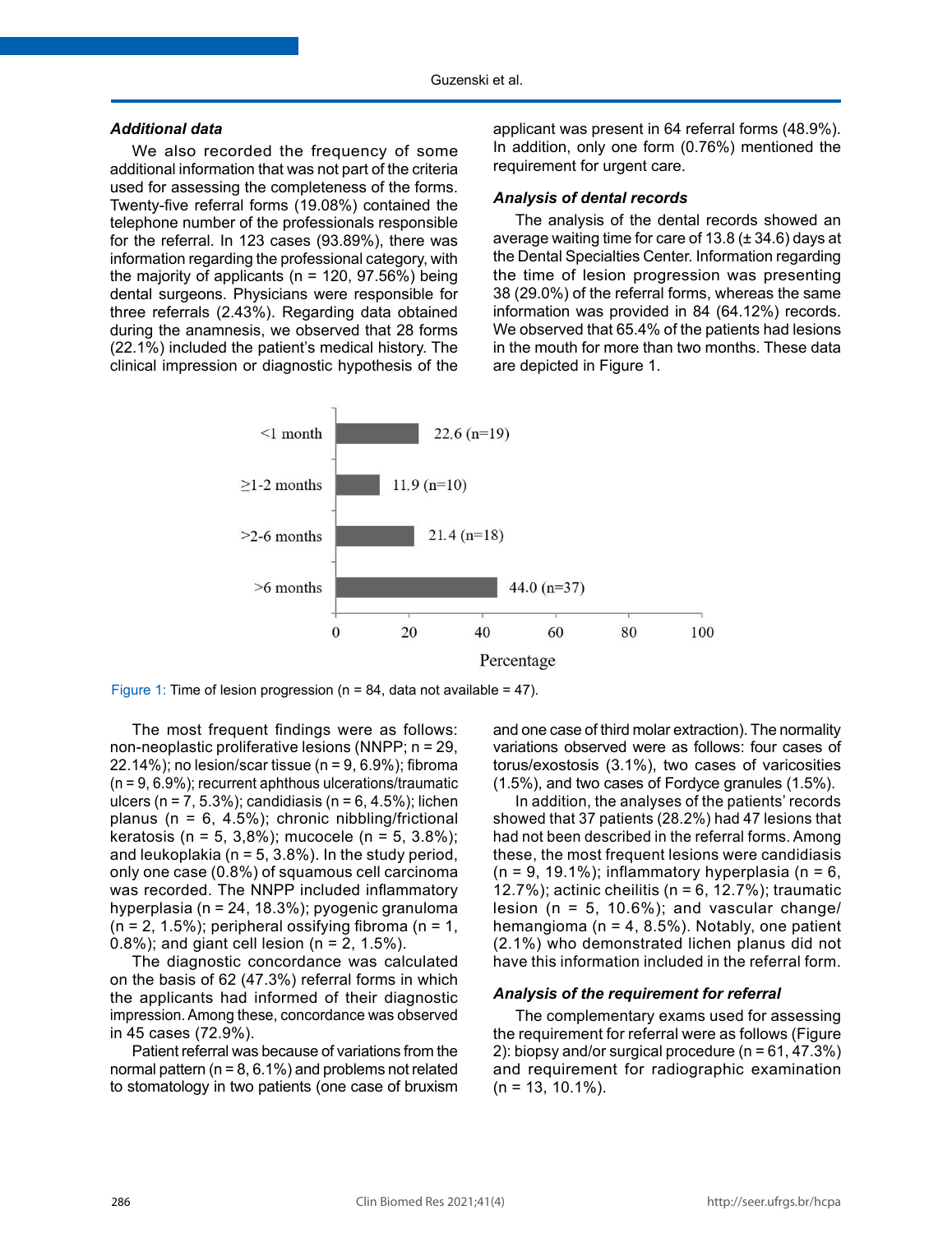

Figure 2: Complementary exams/procedures considered to define need for referral.

After analyzing the cases and considering that these resources are not available in primary care, 80 cases (61.1%) were deemed highly complex. In addition, the following cases did not require the complementary exams mentioned above were also deemed worthy of referral because of the difficulty faced in diagnosis or treatment: lichen planus ( $n = 5$ ,  $3.9\%$ ); burning mouth syndrome (n = 2, 1.5%); and actinic cheilitis ( $n = 1, 0.8\%$ ).

The analysis of the clinical diagnoses obtained from the care records showed that 51 cases (38,9%) could have been handled in primary care. These included the following: no lesion/scar tissue, recurrent aphthous ulcerations/traumatic ulcers, candidiasis, chronic nibbling/frictional keratosis, variations from the normal pattern, bruxism, requirement for third molar extraction, tongue coating  $(n = 1)$ , and geographic tongue  $(n = 1)$ .

## **DISCUSSION**

In this study, we aimed to analyze the amount and quality of the information provided in the referral forms of patients who were referred to a service specialized in stomatology in a dental school of Brazil. In line with the findings of related studies in the literature $22,23$ , the findings of this study confirm that referral forms has a lack of information provided by the applicant. Consequently, the services face difficulty in prioritizing the most important cases, including cases of oral cancer<sup>24</sup>. In addition, we noted that almost forty percent of the cases referred to the service in this study were not very complex and did not require sophisticated resources. This study is significant because the southern region of Brazil has a high mortality rate due to oral cancer<sup>25</sup>. Also, Brazil is one of the countries with the lowest survival rate for this disease<sup>25</sup>, and there is a lack of studies focusing on this problem.

The analysis of the completeness of the forms was based on two stages. Stage 1 focused on personal information that showed that the forms were reasonably complete, which is in accordance with the report by White et al.<sup>15</sup>. Conversely, the low frequency of the applicant's telephone number (criteria recommended by White et al., but not considered in the present analysis) represents a potential problem because that is the best form of communication between healthcare providers from different care levels<sup>26</sup>. Chief complaint was present in approximately 50% of the referrals. This information varies considerably in the previous studies<sup>15,2</sup> ranging from 32,2 to 98,9. In this sense, it is important to emphasize that knowing the reason that motivates the referral for face-to-face consultation is essential for define level of priority and for the specialist's diagnostic reasoning.

Less than 50% of the referral letters had the required information to advance to Stage 2. In this stage, the documents presented low quality in terms of lesion description (elementary lesion, color, and size), risk factors and previous treatment, reinforcing the findings observed previously<sup>15,22</sup>. Site was the most frequent information among clinical data, corroborating the findings obtained by Navarro et al. $21$ . The lack of information on lesions' clinical appearance may be related to gaps of knowledge on oral lesions' diagnosis7 . The absence of clinical impression in less than a half of the referrals also reinforces this assumption. Some reasons could be raised to explain that finding. In general, dentists do not perceive properly trained to diagnose and treat oral lesions<sup>5,6,15,27</sup>. Moreover, some professionals are not willing to update their knowledge on these topics<sup>5-8,15,28</sup>. Finally, some dentists assume that a full description does not contribute in the specialist evaluation<sup>15</sup>. Among those who included their clinical impression in the referral form, 73% were in accordance with the final diagnosis rendered by the specialist after full evaluation.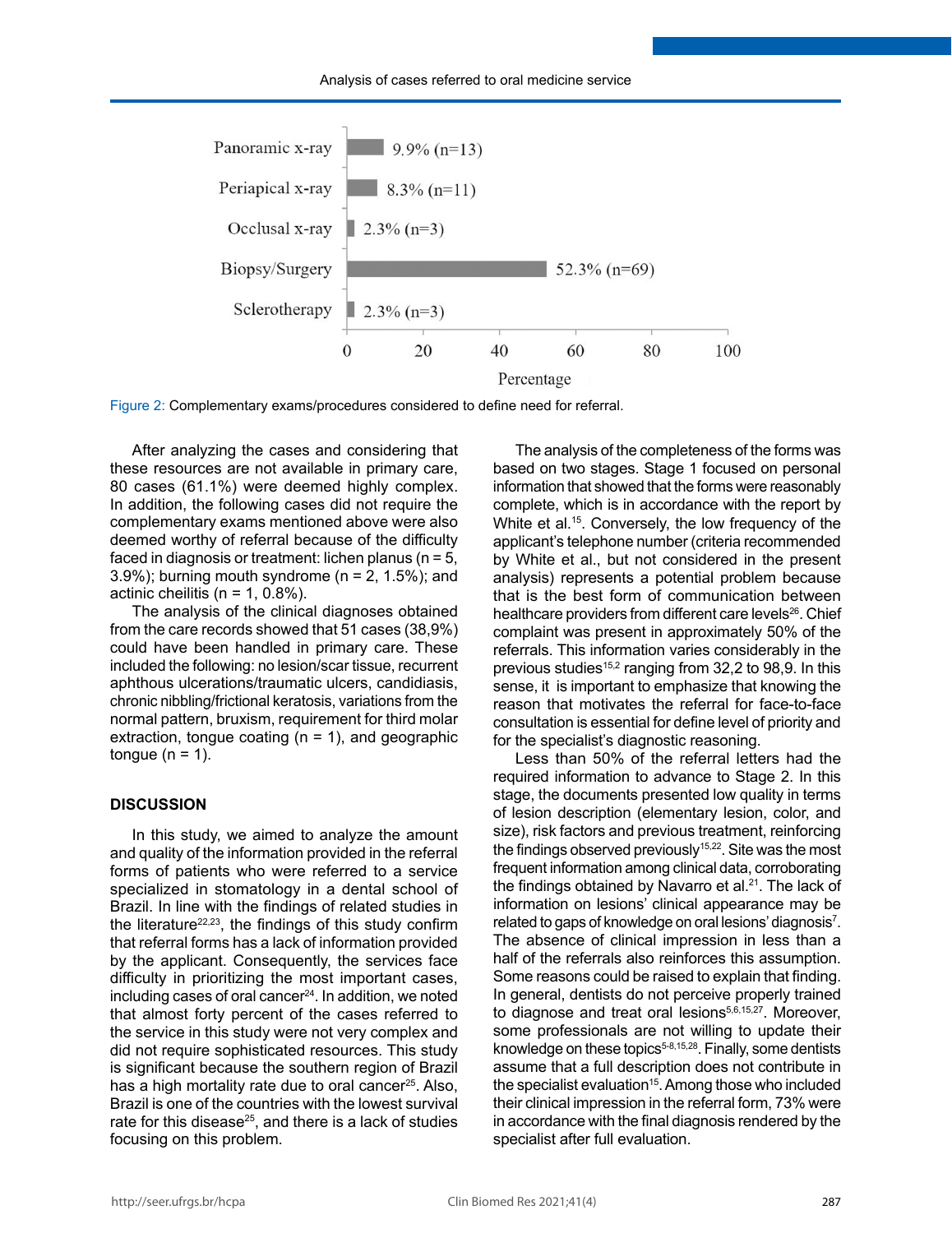Most cases correspond to non-neoplastic proliferative processes, fibroma, recurrent aphthous stomatitis/ traumatic ulcers, candidiasis and lichen planus. These findings resemble those seen in previous studies assessing cases evaluated at specialized services<sup>29-31</sup>.

About a third of the evaluated patients had lesions that were not described in the referral letters, including candidiasis, inflammatory hyperplasia, and actinic cheilitis. However, it is not clear if the applicant had detected those lesions or undervalued them. Taking this finding into account, it should be reinforced that the dental practitioner must conduct the full oral examination, regardless the chief complaint, particularly because some high-risk lesions are painless<sup>32</sup>.

This study aimed to assess whether cases referred to specialized care were complex enough for that decision or whether they could have been managed in primary healthcare. More than 40% of the cases were easy to manage because they were resolved through drug treatment, follow-up or were part of the group of normality variations. The last group probably represented irritative lesions that regressed before the appointment with the specialist.

The other evaluated cases were considered complex, requiring procedures not available in primary healthcare, such as biopsies and surgical procedures. Nevertheless, most of these cases comprised small sized benign neoplasms and NNPP, whose diagnosis and treatment evolve a surgical procedure comparable to a tooth extraction. Hence, depending on previous training, self-efficacy and technical conditions, those cases could be feasible at primary health services. considered relatively treatable from the surgical point of view. This result can be explained by the dental surgeons' preference for referring cases like these and their insecurity in performing biopsies. This is because, among other reasons, it involves decisions regarding the ideal area from which to obtain samples, depth of incision, and amount of tissue to be collected. In this sense, dental surgeons seem to be unprepared due to lack of training during the course and difficulty in interpreting results<sup>5</sup>.

Information regarding lesion progression time is fundamental in the differential diagnosis of oral lesions because potentially malignant disorders and malignant lesions usually progress rapidly. In such cases, early diagnosis is essential for achieving a better prognosis $24$ . More than 65% of the cases evaluated in the present study had progressed for more than two months. Although it was not possible to ascertain this time because of the retrospective nature of the study, several factors contributed to a delay in diagnosis. These include delay by the patient in seeking care<sup>33</sup> and delays related to the professionals or the referral system<sup>24</sup>. Fortunately, the cases of potentially malignant disorders and malignant lesions

in the present study had a maximum of 16 days of progression. In contrast, in seven cases the patients presented potentially malignant disorders (six cases of actinic cheilitis and one case of lichen planus) that had not been described in the referral forms.

This study had limitations inherent to a retrospective study, such as the lack of standardization in the way information is registered in care records and the impossibility of clarifying questions that arise as different documents are analyzed. In addition, because the sample was obtained from a dental school, it is not possible to extrapolate the findings and make an inference regarding dentistry specialty centers of the healthcare network.

The findings of this study showed that the large number of referrals and lack of information in the referral forms can lead to delays in appointments and, consequently, delayed diagnoses. The referral queue could be reduced if less complex cases were managed at primary care, which could become the evaluation of high risk cases (oral leukoplakia and squamous cell carcinoma, for instance) faster. This goal would be accomplished with continuing education actions, which could improve diagnostic skills, clinical decision-making skills, and communication between different levels of healthcare services. With respect to the information system, Corwin and Bolter<sup>14</sup> suggest that the feedback provided by the specialists to the applicants could contribute toward improving the quality of referral forms, which is more effective than the implementation of electronic forms. Another strategy that has been discussed is the implementation of a template for describing lesions34. Although valid, it seems critical to adopt this strategy in view of the wide range of lesions affecting the maxillomandibular complex, as well as the difficulties perceived by professionals on lesions' description<sup>14</sup>.

Primary and secondary care professionals should collaboratively work for improving patient referral methods and, consequently, care flow at the different levels<sup>35</sup>. These issues should be a priority for health managers, as malfunctions in these flows entail unnecessary costs and compromise the quality of care. The referral forms sent to specialized centers containing information of poor quality that results in the delayed diagnoses of various diseases. Continued training, feedback provision, and collaboration among the different levels of healthcare can mitigate this problem.

### *Note*

The presented study was presented in the 34th Brazilian Society for Dental Research in Campinas/ SP and in the 37th Scientific week of Hospital de Clínicas de Porto Alegre in Porto Alegre. Both events took place in September 2017.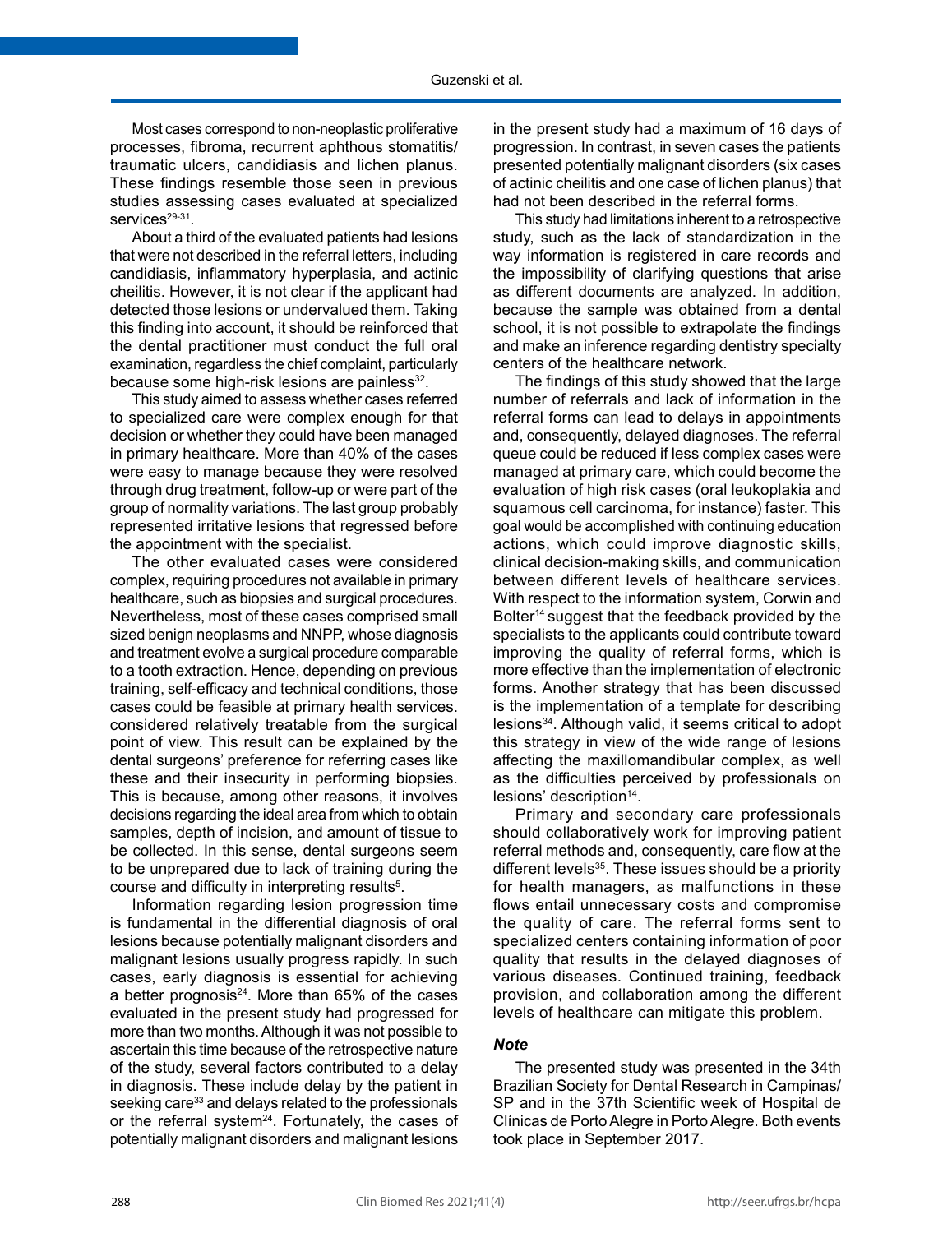#### **REFERENCES**

- 1. Chandroth SV, Venugopal HK, Puthenveetil S, Jayaram A, Mathews J, Suresh N, et al. Prevalence of oral mucosal lesions among fishermen of Kutch coast, Gujarat, India. *Int Marit Health*. 2014;65(4):192-8.
- 2. Shulman JD, Beach MM, Rivera-Hidalgo F. The prevalence of oral mucosal lesions in U.S. adults: data from the Third National Health and Nutrition Examination Survey, 1988-1994. *J Am Dent Assoc*. 2004;135(9):1279-86.
- 3. Mathew AL, Pai KM, Sholapurkar AA, Vengal M. The prevalence of oral mucosal lesions in patients visiting a dental school in Southern India. *Indian J Dent Res*. 2008;19(2):99-103.
- 4. MacPherson LM, McCann MF, Gibson J, Binnie VI, Stephen KW. The role of primary healthcare professionals in oral cancer prevention and detection. *Br Dent J*. 2003;195(5):277-81.
- 5. Ergun S, Ozel S, Koray M, Kürklü E, Ak G, Tanyeri H. Dentists' knowledge and opinions about oral mucosal lesions. *Int J Oral Maxillofac Surg*. 2009;38(12):1283-8.
- 6. McCann PJ, Sweeney MP, Gibson J, Bagg J. Training in oral disease, diagnosis and treatment for medical students and doctors in the United Kingdom. *Br J Oral Maxillofac Surg*. 2005;43(1):61-4.
- 7. Diamanti N, Duxbury AJ, Ariyaratnam S, Macfarlane TV. Attitudes to biopsy procedures in general dental practice. *Br Dent J*. 2002(10);192:588-92.
- 8. Saleh A, Yang YH, Wan Abd Ghani WM, Abdullah N, Doss JG, Navonil R, et al. Promoting oral cancer awareness and early detection using a mass media approach. *Asian Pac J Cancer Prev*. 2012;13(4):1217-24.
- 9. Brasil. Lei nº 8.808, de 19 de setembro de 1990: dispõe sobre as condições para a promoção, proteção e recuperação da saúde, a organização e o funcionamento dos serviços correspondentes, e dá outras providências. *Diário Oficial da União*. 1990;1:18055.
- 10. Campos GWS, Minayo MCS, Akerman M, Drumond M Jr, Carvalho YM, editors. *Tratado de saúde coletiva*. 2nd ed. São Paulo: Hucitec; 2012.
- 11. Mendes EV. *As redes de atenção à saúde*. 2nd ed. Brasília, DF: Organização Pan-Americana da Saúde; 2011.
- 12. Starfield B. *Primary care*: balancing health needs, services and technology. New York: Oxford University Press; 1998.
- 13. World Health Organization. *Declaration of Alma Ata*. International conference on primary health care, Alma-Ata, USSR, 6-12 September 1978. Geneva: WHO; 1978.
- 14. Corwin P, Bolter T. The effects of audit and feedback and electronic referrals on the quality of primary care referral letters. *J Prim Health Care*. 2014;6(4):324-7.
- 15. White DA, Morris AJ, Burgess L, Hamburger J, Hamburger R. Facilitators and barriers to improving the quality of referrals for potential oral cancer. *Br Dent J*. 2004;197(9):537-40.
- 16. Navarro CM, Onofre MA, Sposto MR. Referral letters in oral medicine: an approach for the general dental practitioner. *Int J Oral Maxillofac Surg*. 2001;30(5):448-51.
- 17. Coulter A, Noone A, Goldacre M. General practitioners' referrals to specialist outpatient clinics. I. Why general practitioners refer patients to specialist outpatient clinics. *BJM*. 1989;299(6694):304.
- 18. Jenkins RM. Quality of general practitioner referrals to outpatient departments: assessment by specialists and a general practitioner. *Br J Gen Pract*. 1993;43(368):111-3.
- 19. Mayor S. More than 90% of urgent cancer referrals seen within two weeks. *BMJ*. 2001;323(7313):591.
- 20. Bjorkeborn M, Nilsson H, Anderud J. Quality of oral surgery referrals and how to improve them. *Clin Cosmet Investig Dent*. 2017;15(9):111-6.
- 21. Navarro CM, Miranda IA, Onofre MA, Sposto MR. Referral letters in oral medicine: standard versus nonstandard letters. *Int J Oral Maxillofac Surg*. 2002;31(5):537-43.
- 22. Ibiyemi O, Ibiyemi T. Quality and contents of referral letters from peripheral health centers to the dental centre of a teaching hospital, southwestern Nigeria. *Acta Odontol Scand*. 2012;70(2):165-8.
- 23. Onyango JF, Macharia IM. Delays in diagnosis, referral and management of head and neck cancer presenting at Kenyatta National Hospital, Nairobi. *East Afr Med J*. 2006;83(4):85-91.
- 24. Borges DM, Sena MF, Ferreira MA, Roncalli AG. Mortality for oral cancer and socioeconomic status in Brazil. *Cad Saude Publica*. 2009;25(2):321-7.
- 25. Petersen PE. Oral cancer prevention and control – the approach of the World Health Organization. *Oral Oncol*. 2009;45(4-5):454-60.
- 26. López-Jornet P, Camacho-Alonso F, Martinez-Beneyto Y, Seoane-Leston J. Influence of years of professional experience in relation to the diagnostic skill of general dental practitioners (GDPs) in identifying oral cancer and precancerous lesions. *Int Dent J*. 2008;58(3):127-33.
- 27. van Beek JH, Hoogstraten J. Dentists' opinion about their dental education from 1997 to 2004 in Amsterdam. The Netherlands. *Ned Tijdschr Tandheelkd*. 2006;113(10):397-400.
- 28. Haberland CM, Allen CM, Beck FM. Referral patterns, lesion prevalence, and patient care parameters in a clinical oral pathology practice. *Oral Surg Oral Med Oral Pathol Oral Radiol Endod*. 1999;87(5):583-8.
- 29. Farah CS, Simanovic B, Savage NW. Scope of practice, referral patterns and lesion occurrence of an oral medicine service in Australia. *Oral Dis*. 2008;14(4):367-75.
- 30. Miller CS, Hall EH, Falace DA, Jacobson JJ, Lederman DA, Segelman AE. Need and Demand for Oral Medicine Services in 1996. A report prepared by the Subcommittee on Need and Demand for Oral Medicine Services, a subcommittee of the Specialty Recognition Committee, American Academy of Oral Medicine. *Oral Surg Oral Med Oral Pathol Oral Radiol Endod*. 1997;84(6):630-4.
- 31. Silverman S Jr. Early diagnosis of oral cancer. *Cancer*. 1988;62(8 Suppl):1796-9.
- 32. Tadbir AA, Ebrahimi H, Pourshahidi S, Zeraatkar M. Evaluation of levels of knowledge about etiology and symptoms of oral cancer in southern Iran. *Asian Pac J Cancer Prev*. 2013;14(4):2217-20.